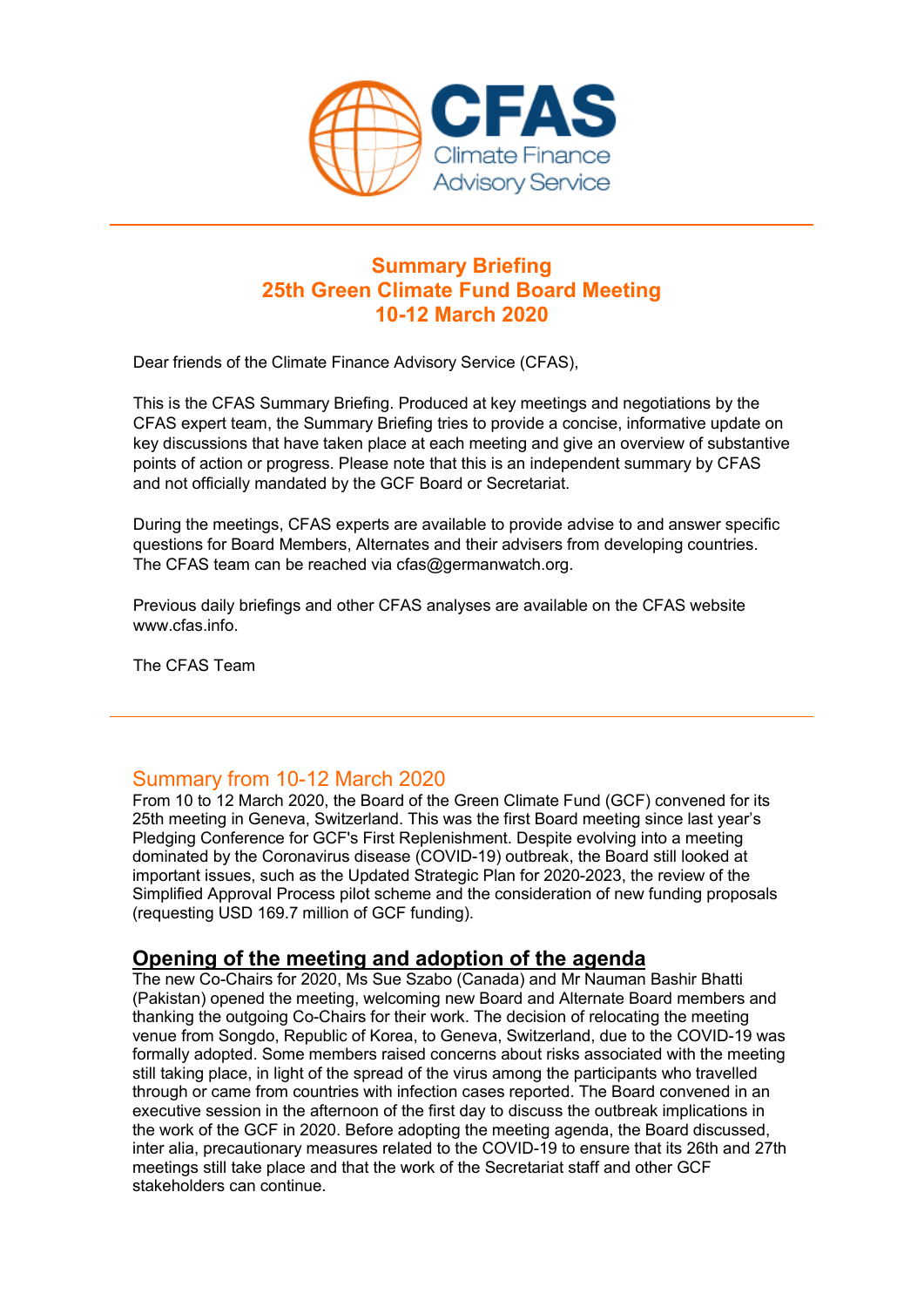# **Report on the activities of the Secretariat**

O As usual, the Co-Chair invited the Executive Director, Mr Yannick Glemarec, to report on the activities of the Secretariat. The report provided an update on the activities undertaken between 1 September and 31 December 2019, with a focus on the overarching goals of the 2019 work plan of the Secretariat.

The report noted that the Secretariat advanced a series of workstreams to support the Board in preparing the GCF for a new operational and programming cycle in 2020. It highlighted support provided to the Board in making informed decisions, enhancing responsiveness to the COP guidance and preparing the GCF first replenishment and the High-Level Pledging Conference held in October 2019, which successfully raised USD 9.8 billion in pledges from contributors by the end of December 2019. Country ownership was strengthened through holding country engagement and programming dialogues across all regions, building the capacity of national designated authorities (NDAs) by enhancing the delivery of readiness support, and increasing cross-Secretariat engagement with both NDAs and direct access accredited entities (DAEs).

The Board welcomed the report and encouraged the Secretariat to continue accelerating the implementation of approved projects and programmes as well as building a paradigmshifting portfolio in the GCF and implementing explored solutions related to staff matters.

# **Reports from the Independent Units**

#### Report of the Independent Evaluation Unit (IEU)

Ms Jyotsna Puri, Head of the IEU reported on the activities undertaken in 2019, including several comprehensive evaluations on matters such as the performance review, country ownership approach, Environmental and Social Safeguards (ESS) and Management Systems (ESMS), capacity building measures and communication materials. Overall, the unit stayed within its budget lines and scheduled multiple additional evaluations (e.g. SAP, accreditation process, SIDS investments, and adaptation related investments) among other activities for the upcoming year. On a comment by the Board that the IEU is still operating under the absence of clear guidelines and procedures, Ms Puri underlined that a draft document on procedures has been prepared, awaiting comments from the Co-Chairs. The Board took note of the report.

#### Report from the Independent Redress Mechanism (IRM)

Mr Lalanath De Silva, Head of the IRM, reported back to the Board via video, including a short presentation on the main achievements in 2019, which included the adoption of procedures and guidelines, the drafting of supporting operating procedures and the implementation of an online case management system. In terms of complaints and requests, the unit has received five cases in 2019 and filed one inquiry related to the very first proposal adopted by the GCF (FP001). Besides, two advisories on Sexual Exploitation, Abuse and Harassment (SEAH) for the project and institutional level were developed. To inform (direct) AEs as well as CSO representatives about the IRM, a first workshop was held in 2019 and online training modules were developed for further outreach in 2020. As the Head of the unit was not available, Board members had no essential comments on the IRM's report and just took note of it.

#### Report from the Independent Integrity Unit (IIU)

The IIU did not report back, as the Head of the unit was not present at the meeting. However, Board members still discussed the report, especially on the increased number of registered prohibited practices, which arose to 40 in 2019, marking a 90 per cent increase in the total number of investigative matters addressed by the unit. Board members requested more clarification on potential reasons for such an increase, on measures to be taken in response to that, and underlined the need to address the issue in an in-depth manner on another occasion.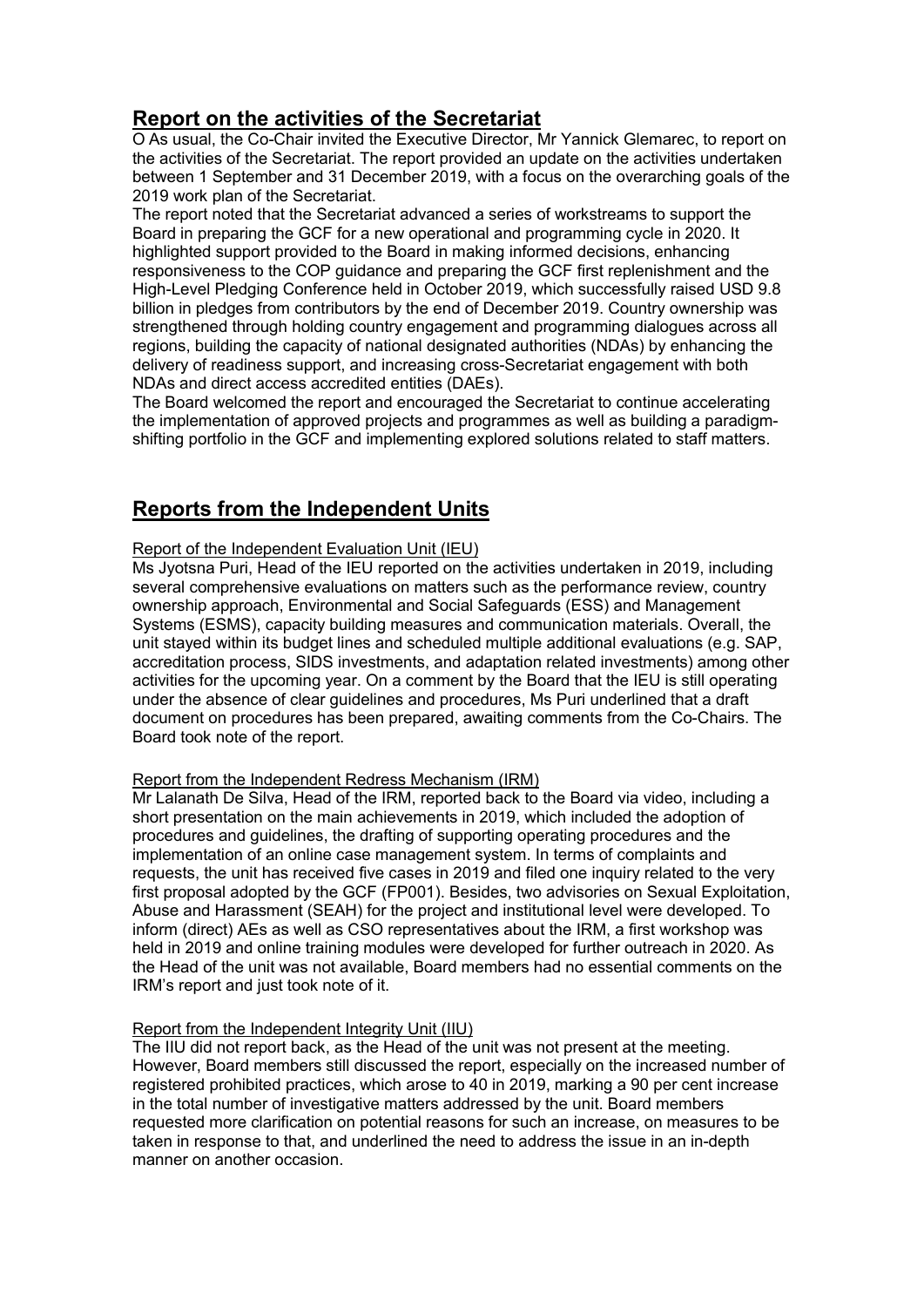# **Report on the activities of the Co-Chairs**

The Co-Chair invited the Board to adopt the report on the activities of the Co-Chairs, including the updated 2019 work plan of the Board, the updated work plan of the Board for 2020-2023, Board decisions without a Board meeting, and the review of committees, panels and groups. The invitation extended to Board members and stakeholders to submit inputs to the updated Strategic Plan for the GCF 2020-2023 was welcomed, then some Board members shared their concerns on the Co-Chairs' decision to revise the updated Strategic Plan and to modify the agenda of the twenty-fifth meeting without prior consultation with the entire Board. To ensure transparency and accountability, and to recognise the roles of the Board, the Secretariat and other GCF stakeholders, the Co-Chairs were encouraged to align with the Rules of Procedures.

#### Co-Chairs report, including an updated work plan of the Board for 2019

Besides regular engagement with the Secretariat, activities from the Co-Chairs for the period October 2019 to February 2020 included their participation in the fourth annual meeting between the GCF and the constituted bodies of the UNFCCC on 7 December 2019, to enhance cooperation and coherence of engagement. An information note was prepared on linkages between the Integrated Results Management Framework (IRMF) and the Results Tracking Tool (RTT) previously known as the Integrated Resources and Results Framework (IRRF). The Co-Chairs further guided the Secretariat in updating the Strategic Plan for the GCF 2020-2023 and have initiated steps in the preparations for the twenty-fifth meeting of the Board through engaging with the Secretariat and the independent units.

#### Updated work plan of the Board for 2020-2023

As requested by the Board at its twenty-fourth meeting, the Co-Chairs presented an updated work plan of the Board for 2020-2023 and highlighted its linkages to the Strategic Plan for the GCF for 2020-2023. Important areas such as steps to enhance the climate rationale in the GCF portfolio, the complementarity and coherence framework, and additional analyses of investment priority areas or the private sector strategy were welcomed by members. Some Board members stressed the importance for the Board to prioritise the approval of policies that will enhance the work of the GCF, such as the investment framework, the incremental and full cost methodology, the policy on concessionality, and the mapping of elements related to project or programme eligibility and selection criteria, among others.

#### Review of Committees, Panels and Groups

At its last meeting, the Board could not discuss the final report on the review which was received from a consultancy firm by the Co-Chairs and circulated among members. The Board, therefore, requested the Co-Chairs to prepare a proposal on the review to be considered at their twenty-fifth meeting. Having taken a closer look at its contents, the Board took note of the final report of the review of the effectiveness of committees, groups and panels established by the Board. Members requested the Co-Chairs to facilitate inputs from the Board and the various committees to conclude the review of committees, groups and panels by the twenty-sixth meeting. The Co-Chairs were additionally requested to present updated general guidelines for committees and panels for consideration at the next meeting and to undertake relevant consultations in an open, inclusive, consultative and transparent manner before the twenty-sixth Board meeting.

#### Board decisions without a Bouard meeting

On a non-objection basis, the Board approved several decisions between meetings. This includes the election of the 2020 Co-Chairs election, the performance review of members of the Accreditation Panel, the accreditation of new observer organisations from civil society and the private sector, and the consideration of a new host country for the funding proposal FP078 ''Acumen Resilient Agriculture Fund (ARAF)'' by the Acumen Fund. Board members discussed decisions pending approval of the implementation of the Policy on the Prevention and Protection from Sexual Exploitation, Sexual Abuse, and Sexual Harassment (SEAH) and a major change to funding proposal FP027 ''Universal Green Energy Access Programme (UGEAP)'' in multiple countries by Deutsche Bank approved in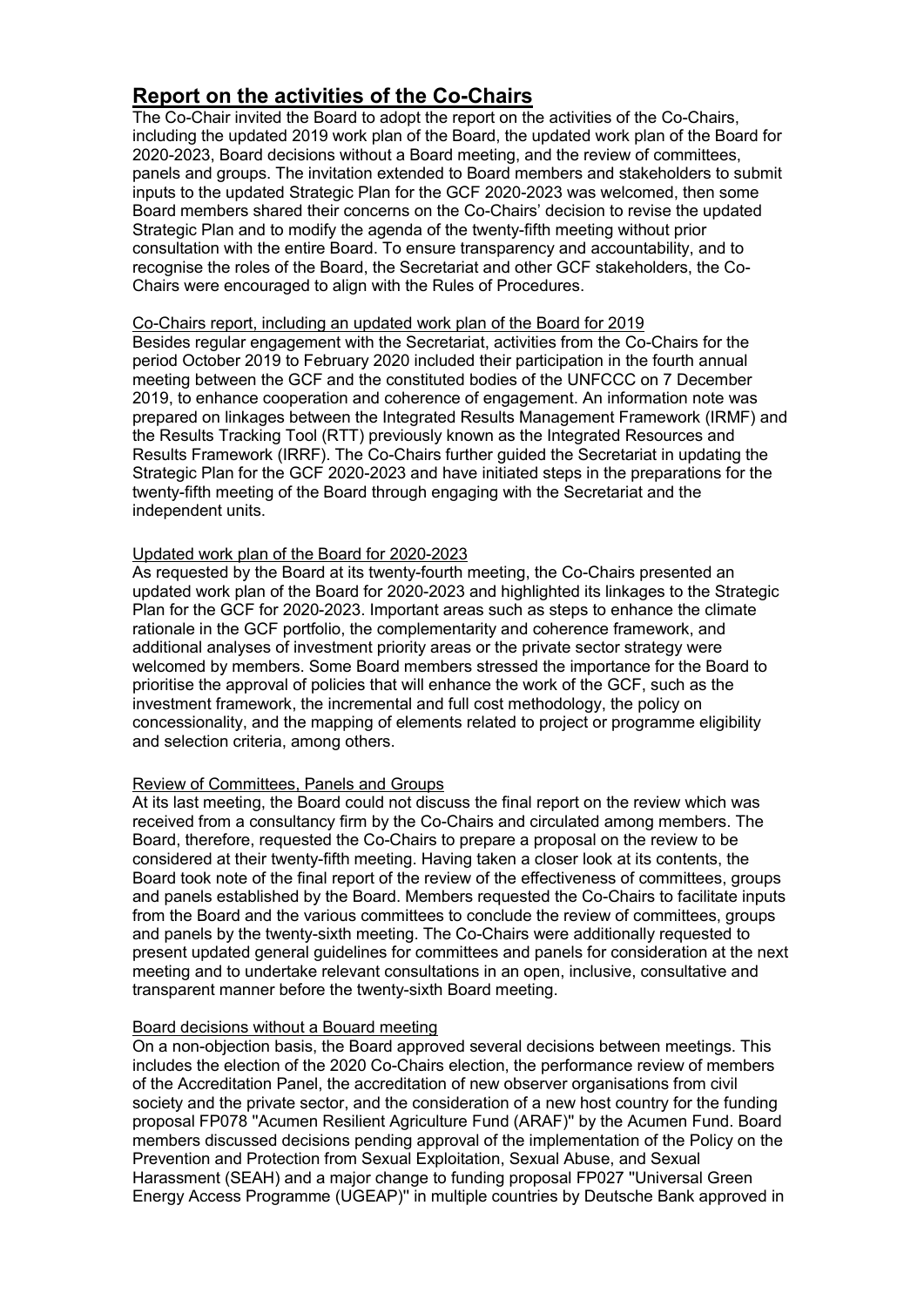2016. Following executive sessions closed to the public and some informal consultations, the Board approved a major change to FP027 and the implementation matters relating to the GCF obligations under the Policy on the Prevention and Protection from SEAH.

# **8th GCF report to the Conference of the Parties (COP) to the UNFCCC**

The GCF has developed a document on how it responds to the guidance from the COP. Several questions raised by the Board were about how the GCF will accommodate the issue of loss and damage, as well as privileges and immunities. Some members showed interest in knowing how progress on privileges and immunities will be made. The CSO active observers highlighted that the GCF does not incorporate the entire concept of losses and damages under its adaptation focus.

On loss and damage, the Secretariat responded that efforts will continue to constructively work with other bodies under the UNFCCC on the linkages between adaptation and loss and damage goals. The Secretariat hopes to be able to present the kind of support the GCF could provide to countries to the Board. On the issue of privileges and immunities, the Secretariat explained that currently, the COP 25 Presidency has submitted a proposal to the United Nations General Assembly to ensure the matter is addressed by the wider Assembly and not only within the GCF. The results of the submission will be presented during COP 26 and are expected to be approved by the conference. The Secretariat is expected to report to the Board on the progress at its twenty-sixth meeting. After having all their questions addressed, Board members took note of the document as presented.

# **Updated Strategic Plan for the GCF for 2020-2023**

The starting point for further discussions on the Strategic Plan for 2020-2023 was an updated draft developed at an informal Board meeting in Liberia in February. As some Board members still raised concerns over the updated draft, the Co-Chairs decided to install an informal working group to further discuss six open issues identified, namely (1) strategic objectives and allocations, (2) shifting financial flows, (3) project prioritisation, (4) arrange of and diversifying instruments, (5) accreditation prioritisation, as well as (6) efficient process management and delegation. The informal group was chaired by representatives from developing countries (Mr Richard Muyungi (Tanzania), Mr Ignacio Lorenzo Arana (Uruguay)), and developed countries (Mr Josceline Wheatley (United Kingdom)) and was open to all Board members, Alternates and Advisors. The group aimed to achieve progress on the remaining issues to be clarified and to come up with a revised updated Strategic Plan. As participants in the informal group were not able to reach agreement on all open matters during the course of this meeting, the decision over a revised updated Strategic Plan was deferred to the next Board meeting.

# **Matters related to the approval of funding proposals**

While the policy on programmatic approaches has not been discussed at this meeting, the Secretariat was able to present its review of the Simplified Approval Process (SAP) pilot scheme and related recommendations to further improve the efficiency and effectiveness of the process. Several Board members expressed their concerns regarding some of the recommendations such as the proposed use of external consultants to substitute some of the iTAP's activities or the introduction of approvals of SAP funding proposals in-between-Board meetings. The CSO active observers added that decisions in-between meetings should guarantee sufficient time for stakeholder inputs and opposed SAP project eligibility beyond risk category C. Finally, the Board highlighted the need to align the Secretariat's review with the upcoming overall independent assessment of the SAP pilot by the IEU at B.26. Thus, the Co-Chairs presented a revised decision that only requests the Secretariat to further develop the simplified approval process for consideration by the next Board meeting. The Board did not take note of the current review of the SAP pilot scheme after having discussed this agenda item. Instead, an assessment by the IEU on matters related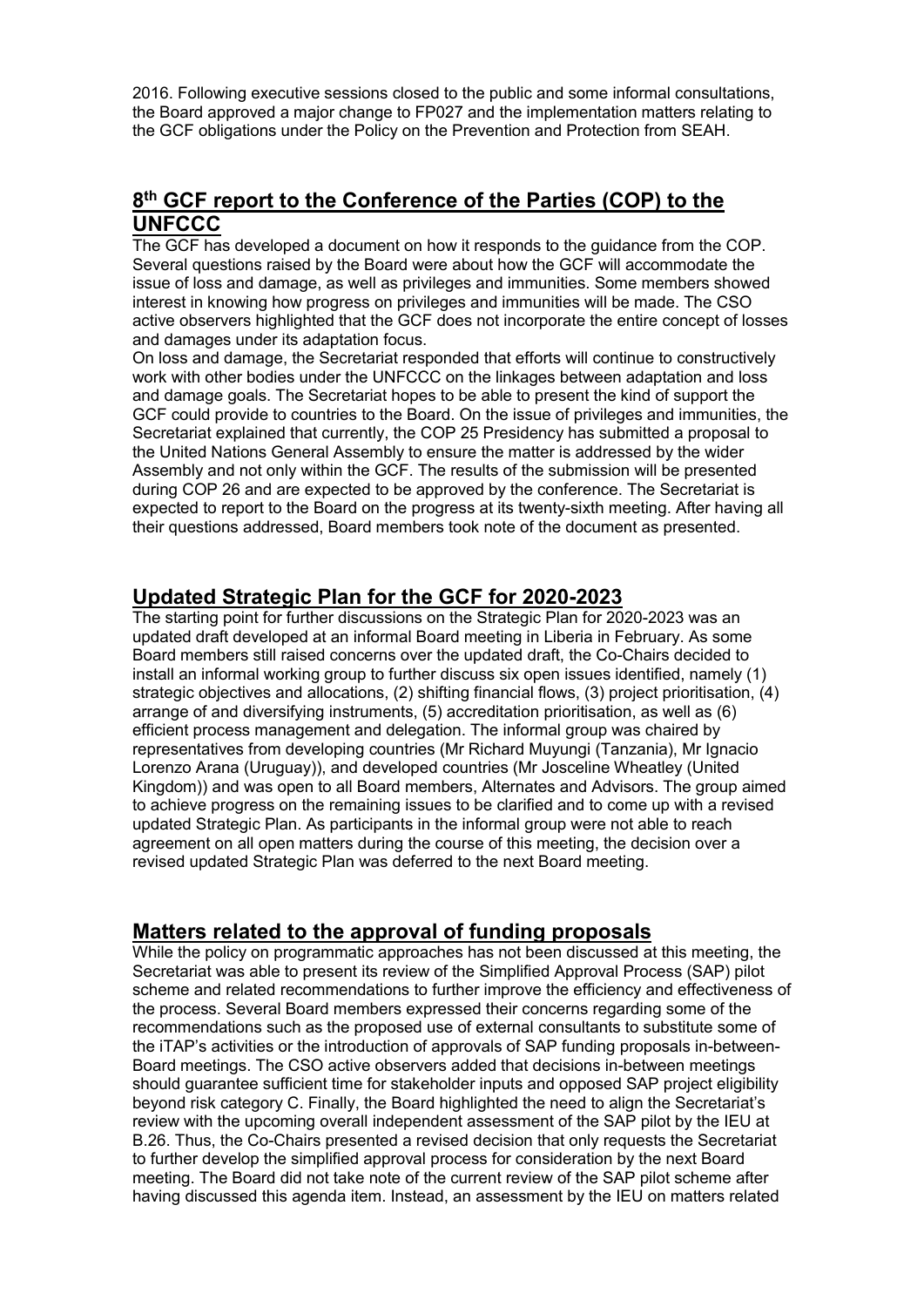to the approval of funding proposals will be presented at the twenty-sixth Board meeting and will take into account all the comments made by the Board.

### **Matters related to the independent Technical Advisory Panel**

Based on an independent consultant's report on whether the capacity of the iTAP would be sufficient to meet current and future tasks, Board members were asked to decide over a significant budget increase for the Panel (USD 338,800 as an addition to the budget of USD 3,673,720 approved at B.24). Some organisational recommendations such as increasing the number of iTAP members from six to ten, operationalising the roster of iTAP experts, etc. were also suggested.

The Board supported the budget increase and other recommendations with a consensual agreement, but went through a procedural debate, whether prior agreed budget lines should be subject to significant adjustments at a later stage. As a background to this proposed budget revision, the GCF Executive Director explained that the iTAP's assumed workload was closely connected to the outcomes of the replenishment process as well as to certain management decisions about the envisaged output for the GCF soon (e.g. increasing the current output of 30 projects per year to 60 projects annually). He added that both issues were still under development at the time the original budget for the iTAP was drafted. During the debate, many Board members underlined the crucial importance of the iTAP's capacity to enable the GCF to efficiently continue its funding practice. The debate also had input by a civil society observer, who supported the proposed iTAP review, adding that the skillset of additional iTAP members and/or the roster of experts shall represent a much wider range of social and gender expertise. The Board concluded its discussion on the matter.

### **Status of resources, pipeline and portfolio performance**

The Co-Chair invited the Secretariat to provide an update on the overall status of resources, pipeline and portfolio performance of the GCF. The report highlighted that the Initial Resource Mobilisation (IRM) amounts to USD 10.3 billion pledged to the Fund, of which USD 7.1 billion have already been received. The first replenishment of the GCF held at the end of last year has contributed to mobilising an additional USD 9.8 billion, of which USD 1.2 billion have already been received. However, USD 6.3 billion are still unconfirmed from some of the pledging countries. In terms of funded activities, the report noted that, as of February 2020, the GCF has committed a total of USD 6.5 billion, comprising USD 5.4 billion for 123 projects and programmes approved by the Board from 35 accredited entities (AEs) and distributed across 105 developing countries. USD 13.9 billion were mobilised by the Fund as co-financing. The remaining USD 1.1 billion that the GCF has committed covers USD 0.3 billion for the readiness support provided to 138 countries, project preparation support provided to 24 countries with a focus on direct access entities, as well as USD 0.8 billion for accredited entity fees, administrative fees, and foreign exchange buffer. The GCF still has a remaining commitment authority of USD 1.8 billion, including investment income and fund reflows. Based on the estimation of the accredited entities, the approved projects are expected to reduce 1.6 billion tonnes of carbon dioxide equivalent of greenhouse gases and impact 350 million (direct and indirect) beneficiaries. As authorized by the Fund's Governing Instrument, the report noted that a wide range of financial instruments are utilized under the GCF portfolio, with the largest portion being financed by loans and grants, followed by equity, results-based payment and guarantee. The Board welcomed the report, particularly the clarification provided by the Secretariat on the time granted for legal arrangements under the GCF portfolio, to address delay issues previously noted on the effectiveness of the Funded Activity Agreements (FAAs) and Accreditation Master Agreements (AMAs), following Board decisions. The corrective

actions taken by the Secretariat such as limiting consideration of funding proposals without executing AMAs, achieving a gradual standardization of legal agreement forms and procedures, and seeking proactive dialogue and guidance were welcomed. However, some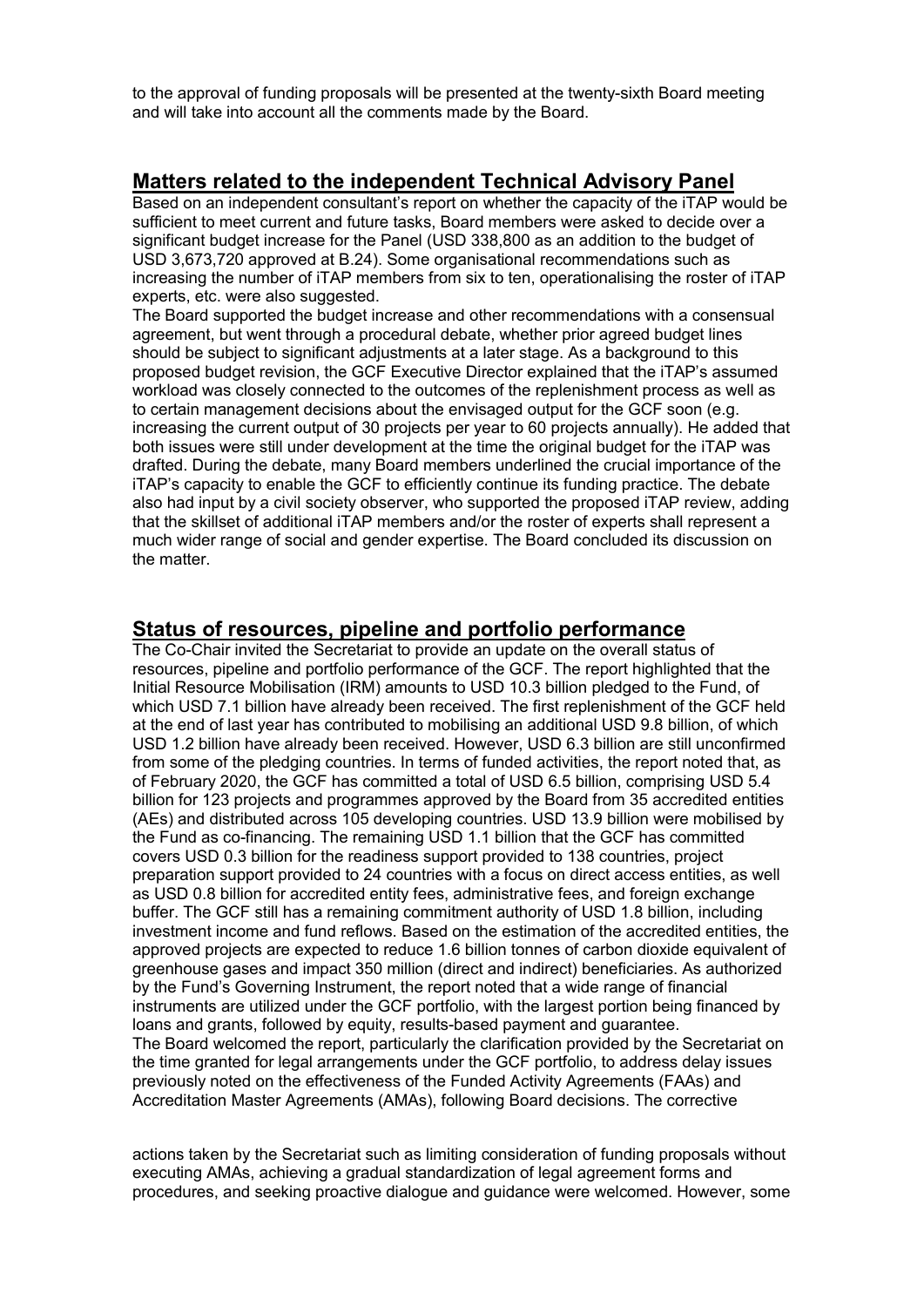members shared concerns on delays of various projects already approved but not yet under implementation. It was stressed that country ownership should be further strengthened to ensure the collective success of funded activities, while strong policies should continue being in place to enable the Secretariat, the Board and national stakeholders to contribute to the GCF objectives. The Board additionally requested the Secretariat to explore solutions to overcome issues related to REDD+ results-based payments and disbursements of funds to approved projects. After having considered clarifications provided by the Secretariat to their questions, the Board took note of the report on the status of resources, pipeline and portfolio performance of the GCF.

### **Consideration of funding proposals**

At this Board meeting, the Board approved all of the following funding proposals:

- **FP124:** Strengthening Climate Resilience of Subsistence Farmers and Agricultural Plantation Communities residing in the vulnerable river basins, watershed areas and downstream of the Knuckles Mountain Range Catchment of Sri Lanka, IUCN, Sri Lanka, USD 39.8 million in GCF funding
- **FP125:** Strengthening the resilience of smallholder agriculture to climate change-induced water insecurity in the Central Highlands and South-Central Coast regions of Vietnam, UNDP, Vietnam, USD 30.2 million
- **FP126:** Increased climate resilience of rural households and communities through the rehabilitation of production landscapes in selected localities of the Republic of Cuba (IRES), FAO, Cuba, USD 38,2 million
- **FP127:** Building Climate Resilience of Vulnerable Agricultural Livelihoods in Southern Zimbabwe, UNDP, Zimbabwe, USD 26.6 million
- **FP128:** Arbaro Fund Sustainable Forestry Fund, MUFG Bank, Ecuador, Ethiopia, Ghana, Paraguay, Peru, Sierra Leone, Uganda, USD 25 million
- **SAP013:** Scaling Smart, Solar, Energy Access Microgrids in Haiti, NEFCO, Haiti, USD 9.9 million in GCF Funding

One Board member objected to the approval of FP126. As a result, informal consultations were conducted among the Board to explore joint consensus on the matter. The consultations did not reach any agreement and all efforts to reach a joint consensus were exhausted. The Co-Chairs then concluded that a formal voting procedure was necessary as the only option remaining. In the absence of two Board members and their respective Alternates, including the one previously objecting, who had to travel back home urgently as a consequence of sudden COVID-19 developments, the Board approved FP126 with 22 votes in favour and zero against and zero abstentions.

Board members uniformly approved FP128, yet many raised relevant concerns and asked for their recommendations to be reflected in the report of the meeting. On the project's design, Board members raised the issues of realistic carbon sequestration over the project's lifetime and the nexus with national accounting and voluntary carbon schemes, as well as on the need for more differentiation in the grievance mechanism in light of differing land tenure schemes across the different geographical areas. Other Board members questioned the GCF's role as risk-taker given that it will take on the same risk level as other private investors and on the lack of a rapid investment exit strategy.

### **Consideration of accreditation proposals**

The Board did not take any decision on the consideration of new accredited entities. The main reason to not reach consensus was because of the late dissemination of documentation on accreditation proposals, as the document was only disseminated on 5th March 2020, when it should have been disseminated 21 days before the Board meeting.